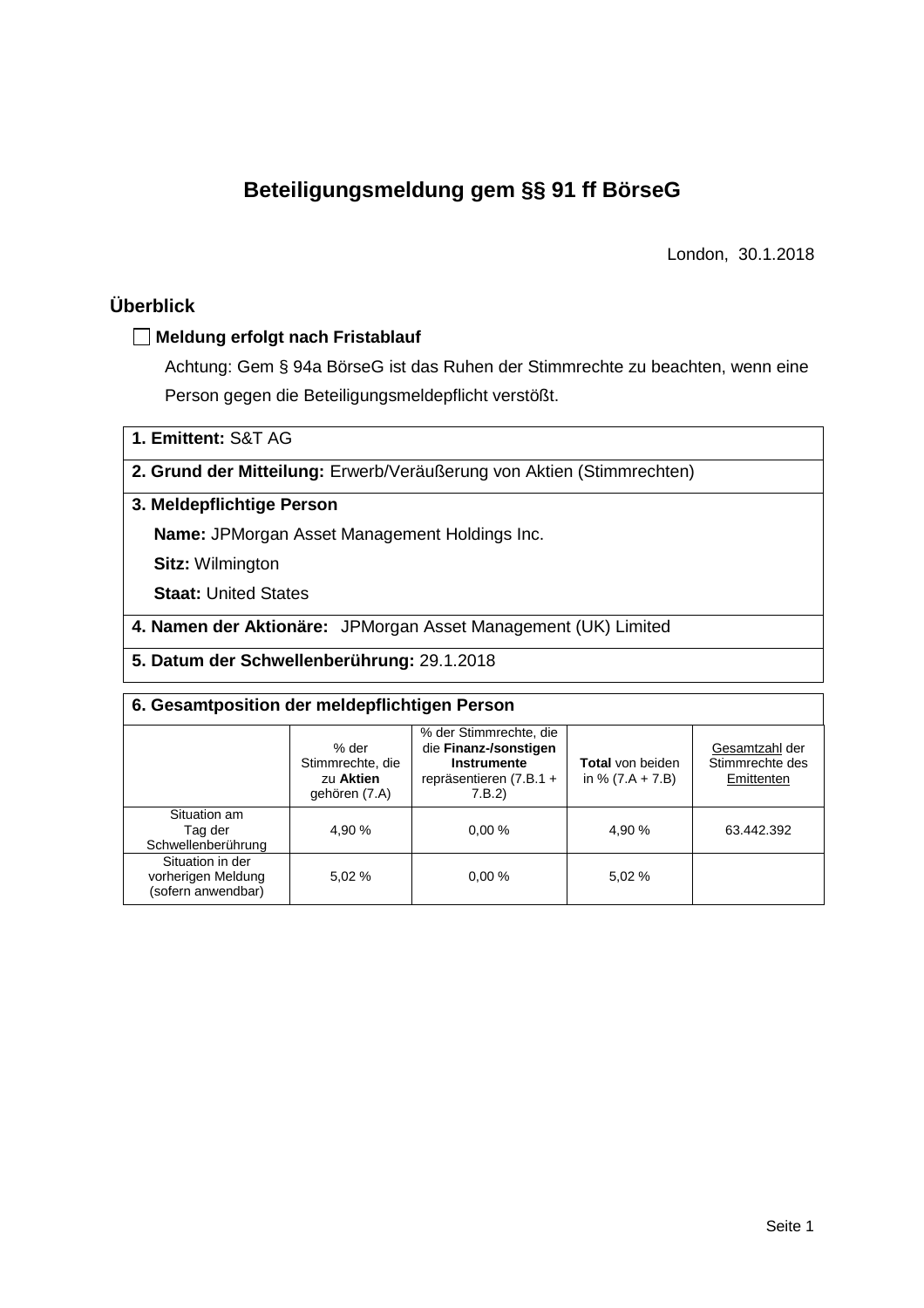## **Details**

## **7. Details über die gehaltenen Instrumente am Tag der Berührung der Schwelle:**

| A: Stimmrechte, die zu Aktien gehören |                               |                                 |                                  |                                 |  |  |  |
|---------------------------------------|-------------------------------|---------------------------------|----------------------------------|---------------------------------|--|--|--|
|                                       | Anzahl der Stimmrechte        |                                 | % der Stimmrechte                |                                 |  |  |  |
| <b>ISIN der Aktien</b>                | Direkt<br>$(S 91 B$ örse $G)$ | Indirekt<br>$(S 92 B$ örse $G)$ | Direkt<br>$(S 91 B\ddot{o}rseG)$ | Indirekt<br>$(S 92 B$ örse $G)$ |  |  |  |
| AT0000A0E9W5                          |                               | 3.110.016                       |                                  | 4,90 %                          |  |  |  |
| <b>SUBTOTAL A</b>                     | 3.110.016<br>4,90 %           |                                 |                                  |                                 |  |  |  |

| B 1: Finanzinstrumente / Sonstige Instrumente gem § 91a Abs 1 Z 1 BörseG |                                                                                                                |                     |  |  |  |  |
|--------------------------------------------------------------------------|----------------------------------------------------------------------------------------------------------------|---------------------|--|--|--|--|
| Art des Instruments                                                      | Anzahl der Stimmrechte<br>die erworben werden<br>% der Stimmrechte<br>Verfalldatum<br>Ausübungsfrist<br>können |                     |  |  |  |  |
|                                                                          |                                                                                                                |                     |  |  |  |  |
|                                                                          |                                                                                                                | <b>SUBTOTAL B.1</b> |  |  |  |  |

| B 2: Finanzinstrumente / Sonstige Instrumente gem § 91a Abs 1 Z 3 BörseG |              |                |                                    |                           |                      |  |  |  |
|--------------------------------------------------------------------------|--------------|----------------|------------------------------------|---------------------------|----------------------|--|--|--|
| Art des<br>Instruments                                                   | Verfalldatum | Ausübungsfrist | Physisches oder<br>Cash Settlement | Anzahl der<br>Stimmrechte | % der<br>Stimmrechte |  |  |  |
|                                                                          |              |                |                                    |                           |                      |  |  |  |
|                                                                          |              |                | <b>SUBTOTAL B.2</b>                |                           |                      |  |  |  |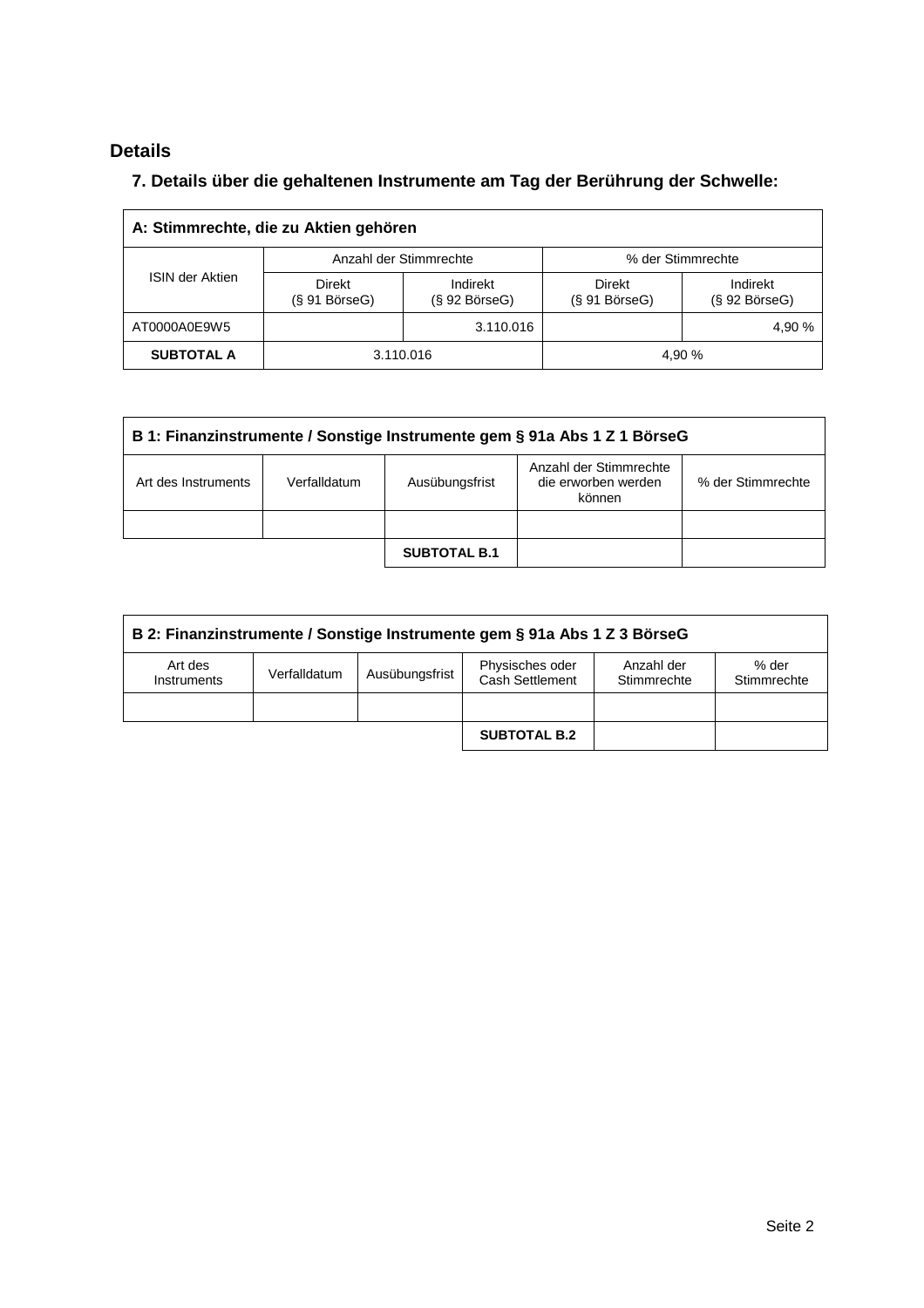## **8. Information in Bezug auf die meldepflichtige Person:**

 Die meldepflichtige Person (Punkt 3) wird nicht von einer natürlichen/juristischen Person kontrolliert und kontrolliert auch keine andere Person, die direkt oder indirekt Instrumente am Emittenten hält.

 $\boxtimes$  Volle Kette der kontrollierten Unternehmen, über die die Stimmrechte und/oder Finanz-/sonstigen Instrumente gehalten werden, beginnend mit der obersten kontrollierenden natürlichen oder juristischen Person:

| Ziffer | <b>Name</b>                                              | Direkt kontrolliert<br>durch Ziffer | Direkt gehaltene<br>Stimmrechte in<br>Aktien (%) | Direkt gehaltene<br>Finanz-<br>/sonstige<br>Instrumente (%) | <b>Total</b> von<br>beiden (%) |
|--------|----------------------------------------------------------|-------------------------------------|--------------------------------------------------|-------------------------------------------------------------|--------------------------------|
|        | JPMorgan Asset<br>Management<br>Holdings Inc.            |                                     |                                                  |                                                             |                                |
| 2      | JPMorgan Asset<br>Management<br>International<br>Limited |                                     |                                                  |                                                             |                                |
| 3      | JPMorgan Asset<br>Management<br>Holdings (UK)<br>Limited | $\overline{2}$                      |                                                  |                                                             |                                |
| 4      | JPMorgan Asset<br>Management<br>(UK) Limited             | 3                                   | 4,90 %                                           |                                                             | 4,90 %                         |
|        |                                                          |                                     |                                                  |                                                             |                                |

## **9. Im Falle von Stimmrechtsvollmacht**

Datum der Hauptversammlung: -

Stimmrechtsanteil nach der Hauptversammlung: - entspricht - Stimmrechten

#### **10. Sonstige Kommentare:**

-

London am 30.1.2018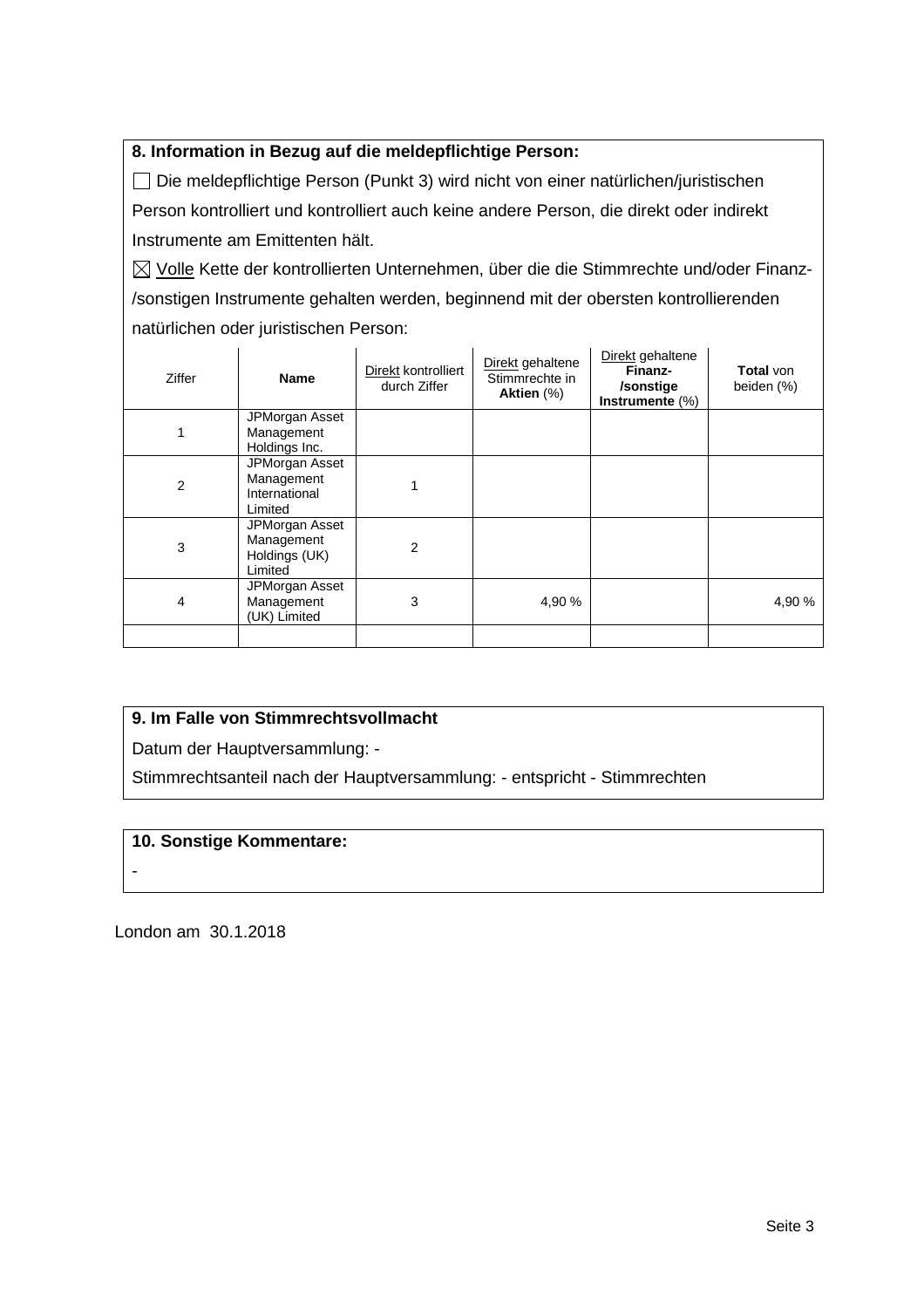# **Major holdings notification pursuant to Sec. 91 to 92 BörseG**

London, 30.1.2018

### **Overview**

#### **Notification made after deadline**

Caution: In case of violations of major holdings notification rules, please pay attention to Section 94a BörseG (Suspension of voting rights)

#### **1. Issuer:** S&T AG

**2. Reason for the notification:** Acquisition or disposal of voting rights

#### **3. Person subject to notification obligation**

**Name:** JPMorgan Asset Management Holdings Inc.

**City:** Wilmington

**Country:** United States

**4. Name of shareholder(s):** JPMorgan Asset Management (UK) Limited

## **5. Date on which the threshold was crossed or reached:** 29.1.2018

#### **6. Total positions**

|                                                                                | % of voting rights<br>attached to<br>shares $(7.A)$ | % of voting rights<br>through<br>financial/other<br>instruments $(7.B.1 +$<br>7.B.2 | <b>Total</b> of both in %<br>$(7.A + 7.B)$ | Total number of<br>voting rights of<br>issuer |
|--------------------------------------------------------------------------------|-----------------------------------------------------|-------------------------------------------------------------------------------------|--------------------------------------------|-----------------------------------------------|
| Resulting situation on the<br>date on which threshold<br>was crossed / reached | 4.90 %                                              | 0.00%                                                                               | 4,90 %                                     | 63.442.392                                    |
| Position of previous<br>notification (if applicable)                           | 5,02 %                                              | 0.00%                                                                               | 5.02%                                      |                                               |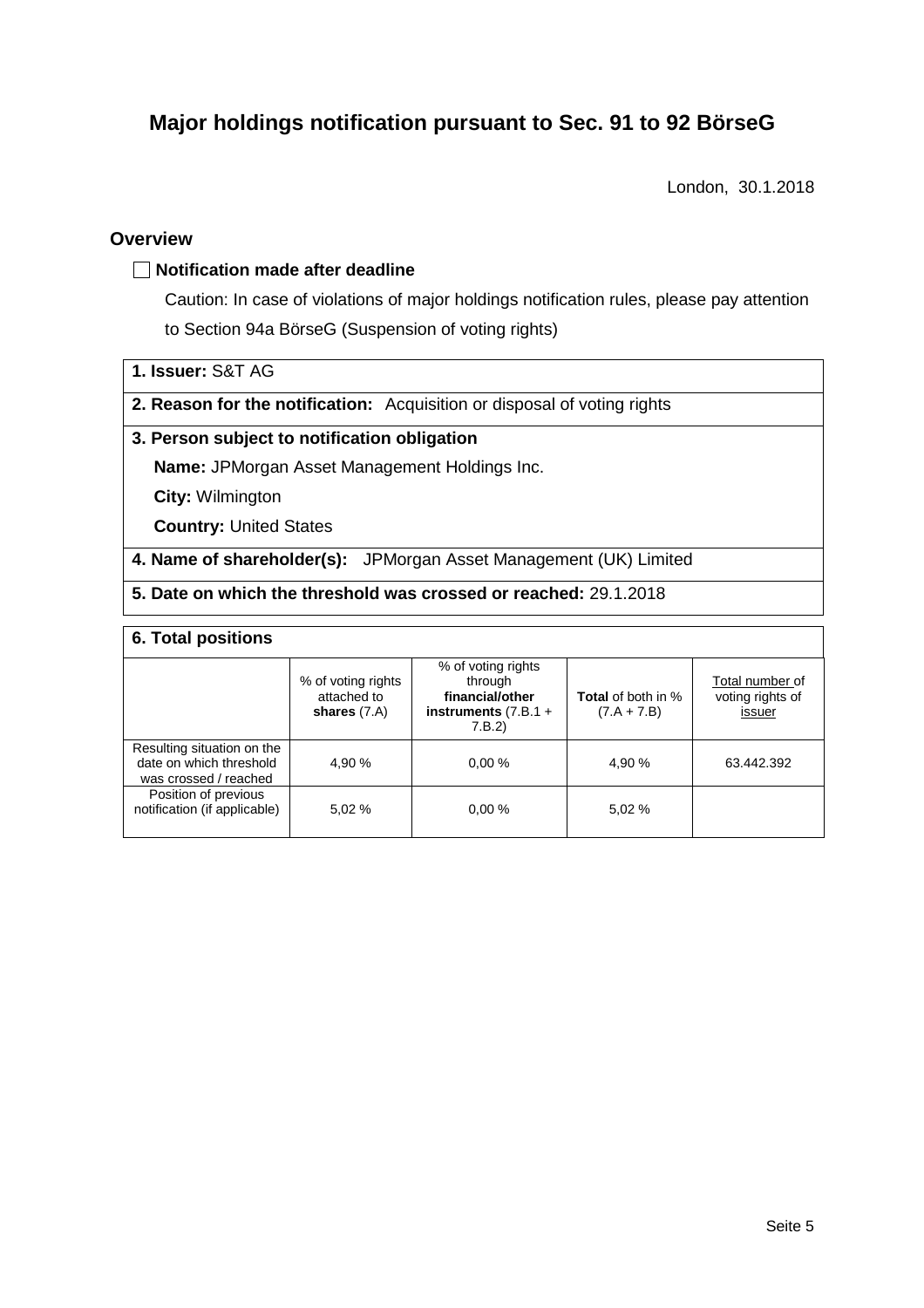## **Details**

## **7. Notified details of the resulting situation:**

| A: Voting rights attached to shares |                                  |                             |                           |                             |  |  |  |
|-------------------------------------|----------------------------------|-----------------------------|---------------------------|-----------------------------|--|--|--|
| <b>ISIN Code</b>                    |                                  | Number of voting rights     | % of voting rights        |                             |  |  |  |
|                                     | <b>Direct</b><br>(Sec 91 BörseG) | Indirect<br>(Sec 92 BörseG) | Direct<br>(Sec 91 BörseG) | Indirect<br>(Sec 92 BörseG) |  |  |  |
| AT0000A0E9W5                        |                                  | 3.110.016                   |                           | 4,90 %                      |  |  |  |
| <b>SUBTOTAL A</b>                   |                                  | 3.110.016                   |                           | 4.90 %                      |  |  |  |

| B 1: Financial / Other Instruments pursuant to Sec. 91a para. 1 No. 1 BörseG |                        |                     |                                                                                      |                    |  |  |
|------------------------------------------------------------------------------|------------------------|---------------------|--------------------------------------------------------------------------------------|--------------------|--|--|
| Type of instrument                                                           | <b>Expiration Date</b> | Exercise Period     | Number of voting<br>rights that may be<br>acquired if the<br>instrument is exercised | % of voting rights |  |  |
|                                                                              |                        |                     |                                                                                      |                    |  |  |
|                                                                              |                        | <b>SUBTOTAL B.1</b> |                                                                                      |                    |  |  |

| B 2: Financial / Other Instruments pursuant to Sec. 91a para. 1 No. 3 BörseG |                    |                    |                               |                            |                       |  |  |
|------------------------------------------------------------------------------|--------------------|--------------------|-------------------------------|----------------------------|-----------------------|--|--|
| Type of instrument                                                           | Expiration<br>Date | Exercise<br>Period | Physical /<br>Cash Settlement | Number of<br>voting rights | % of voting<br>rights |  |  |
|                                                                              |                    |                    |                               |                            |                       |  |  |
|                                                                              |                    |                    | <b>SUBTOTAL B.2</b>           |                            |                       |  |  |